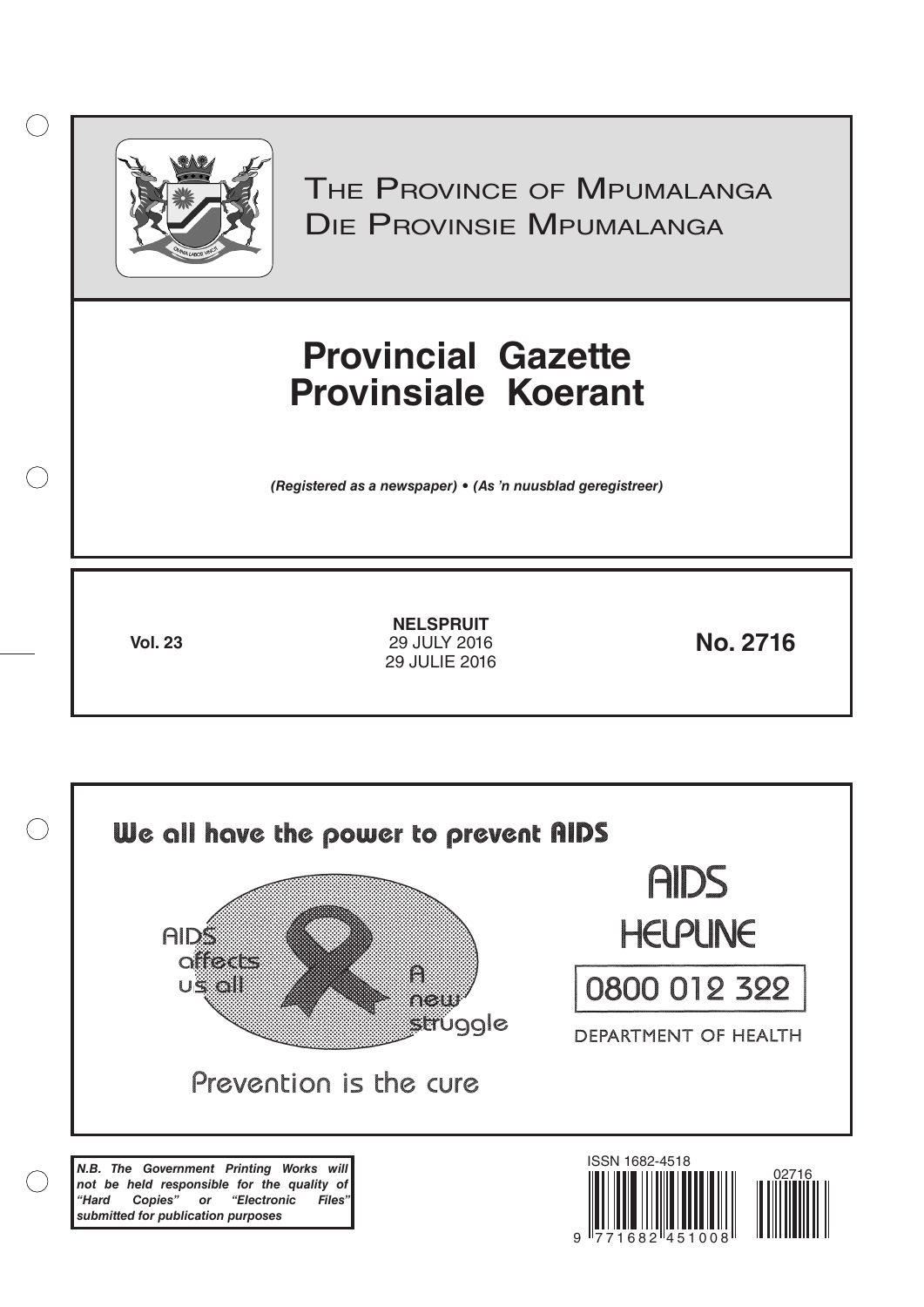This gazette is also available free online at **www.gpwonline.co.za**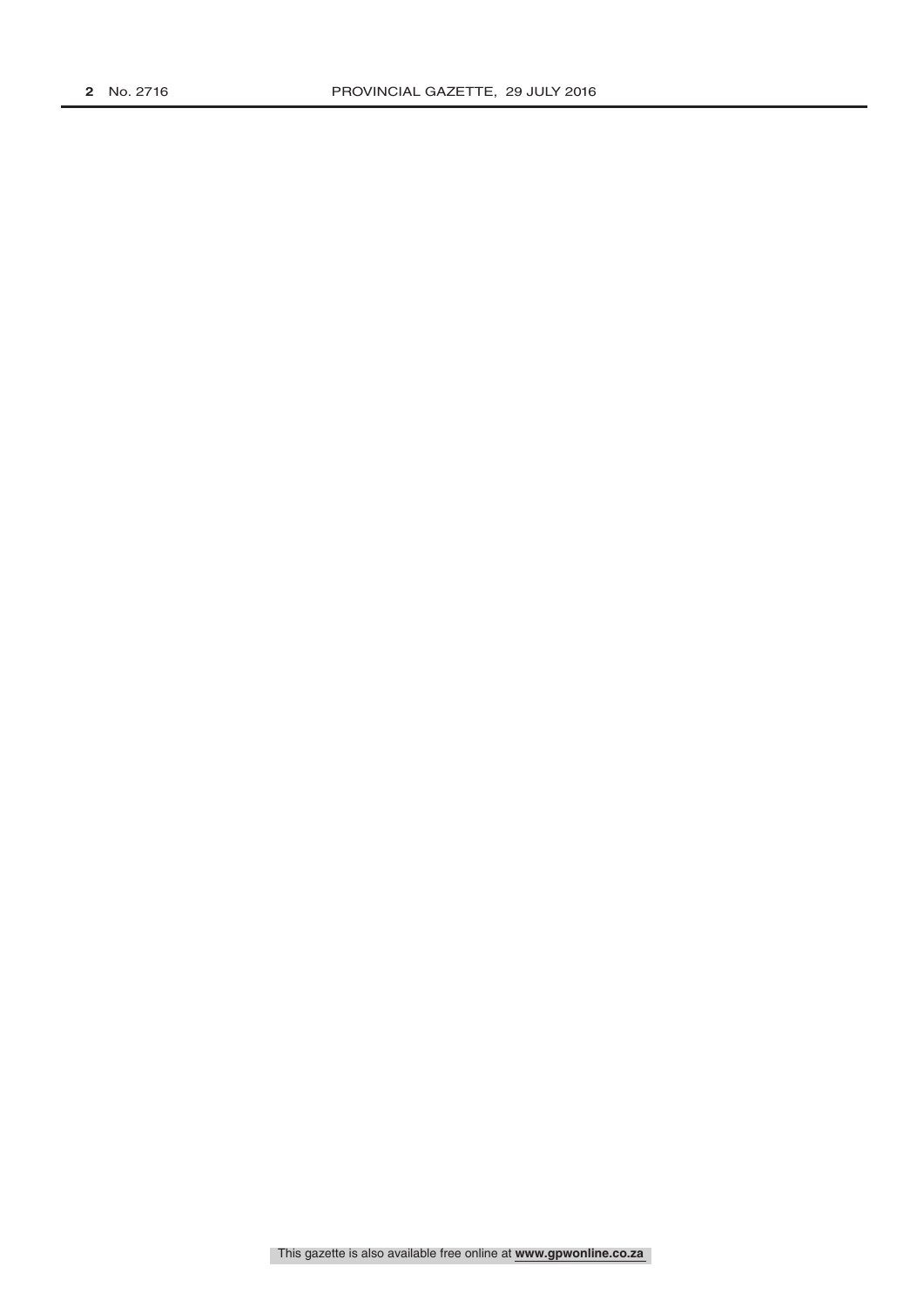## **IMPORTANT NOTICE:**

**The GovernmenT PrinTinG Works Will noT be held resPonsible for any errors ThaT miGhT occur due To The submission of incomPleTe / incorrecT / illeGible coPy.**

**no fuTure queries Will be handled in connecTion WiTh The above.**

#### **CONTENTS**

|     |                                                                                                                 | Gazette | Page |
|-----|-----------------------------------------------------------------------------------------------------------------|---------|------|
|     |                                                                                                                 | No.     | No.  |
|     | <b>GENERAL NOTICES • ALGEMENE KENNISGEWINGS</b>                                                                 |         |      |
| 101 | Mpumalanga Gambling Act, 1995 (as amended): Application for removal of a bookmaker's licence: Hollywood         | 2716    | 11   |
|     | <b>PROCLAMATION • PROKLAMASIE</b>                                                                               |         |      |
| 52  |                                                                                                                 | 2716    | 11   |
| 52  |                                                                                                                 | 2716    | 12   |
| 53  |                                                                                                                 | 2716    | 12   |
| 53  |                                                                                                                 | 2716    | 13   |
| 54  |                                                                                                                 | 2716    | 13   |
| 54  |                                                                                                                 | 2716    | 14   |
| 55  |                                                                                                                 | 2716    | 14   |
| 55  |                                                                                                                 | 2716    | 15   |
| 56  |                                                                                                                 | 2716    | 15   |
| 56  |                                                                                                                 | 2716    | 16   |
| 57  |                                                                                                                 | 2716    | 16   |
| 57  |                                                                                                                 | 2716    | 17   |
| 58  |                                                                                                                 | 2716    | 17   |
| 58  |                                                                                                                 | 2716    | 18   |
|     | LOCAL AUTHORITY NOTICES • PLAASLIKE OWERHEIDS KENNISGEWINGS                                                     |         |      |
| 75  | Local Government Municipal Property Rates Act, 2004: Resolution levying property rates for the financial year 1 |         |      |
|     |                                                                                                                 | 2716    | 19   |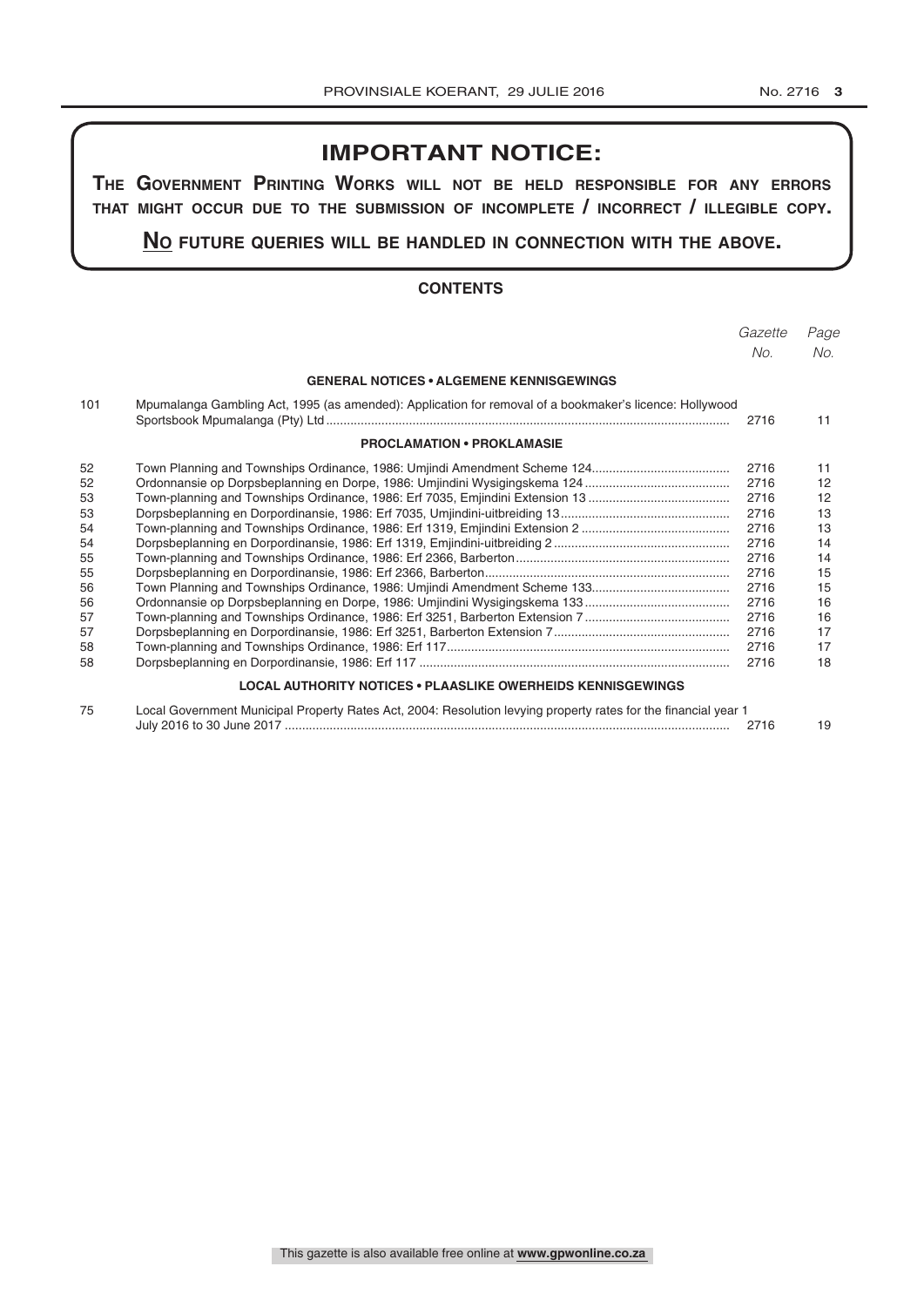## *IMPORTANT ANNOUNCEMENT*

*Closing times for the* **ORDINARY WEEKLY**  *MPUMALANGA PROVINCIAL GAZETTE*

*The closing time is 15:00 sharp on the following days:*

➤ ➤ ➤ ➤ ➤ ➤ ➤ ➤ ➤ ➤ ➤ ➤ ➤ ➤ ➤ ➤ ➤ ➤ ➤ ➤ ➤ ➤ ➤ ➤ ➤ ➤ ➤ ➤ ➤ ➤ ➤ ➤ ➤ ➤ ➤ **13 May 2016,** Friday for the issue of Friday **20 May 2016 20 May 2016,** Friday for the issue of Friday **27 May 2016 27 May 2016,** Friday for the issue of Friday **03 June 2016 03 June 2016,** Friday for the issue of Friday **10 June 2016 09 June 2016,** Thursday for the issue of Friday **17 June 2016 17 June 2016,** Friday for the issue of Friday **24 June 2016 24 June 2016,** Friday for the issue of Friday **01 July 2016 01 July 2016,** Friday for the issue of Friday **08 July 2016 08 July 2016,** Friday for the issue of Friday **15 July 2016 15 July 2016,** Friday for the issue of Friday **22 July 2016 22 July 2016,** Friday for the issue of Friday **29 July 2016 29 July 2016,** Friday for the issue of Friday **05 August 2016 04 August 2016,** Thursday for the issue of Friday **12 August 2016 12 August 2016,** Friday for the issue of Friday **19 August 2016 19 August 2016,** Friday for the issue of Friday **26 August 2016 26 August 2016,** Friday for the issue of Friday **02 September 2016 02 September 2016,** Friday for the issue of Friday **09 September 2016 09 September 2016,** Friday for the issue of Friday **16 September 2016 16 September 2016,** Friday for the issue of Friday **23 September 2016 23 September 2016,** Friday for the issue of Friday **30 September 2016 30 September 2016,** Friday for the issue of Friday **07 October 2016 07 October 2016,** Friday for the issue of Friday **14 October 2016 14 October 2016,** Friday for the issue of Friday **21 October 2016 21 October 2016,** Friday for the issue of Friday **28 October 2016 28 October 2016,** Friday for the issue of Friday **04 November 2016 04 November 2016,** Friday for the issue of Friday **11 November 2016 11 November 2016,** Friday for the issue of Friday **18 November 2016 18 November 2016,** Friday for the issue of Friday **25 November 2016 25 November 2016,** Friday for the issue of Friday **02 December 2016 02 December 2016,** Friday for the issue of Friday **09 December 2016 08 December 2016,** Thursday for the issue of Friday **16 December 2016 15 December 2016,** Thursday for the issue of Friday **23 December 2016 22 December 2016,** Thursday for the issue of Friday **30 December 2016**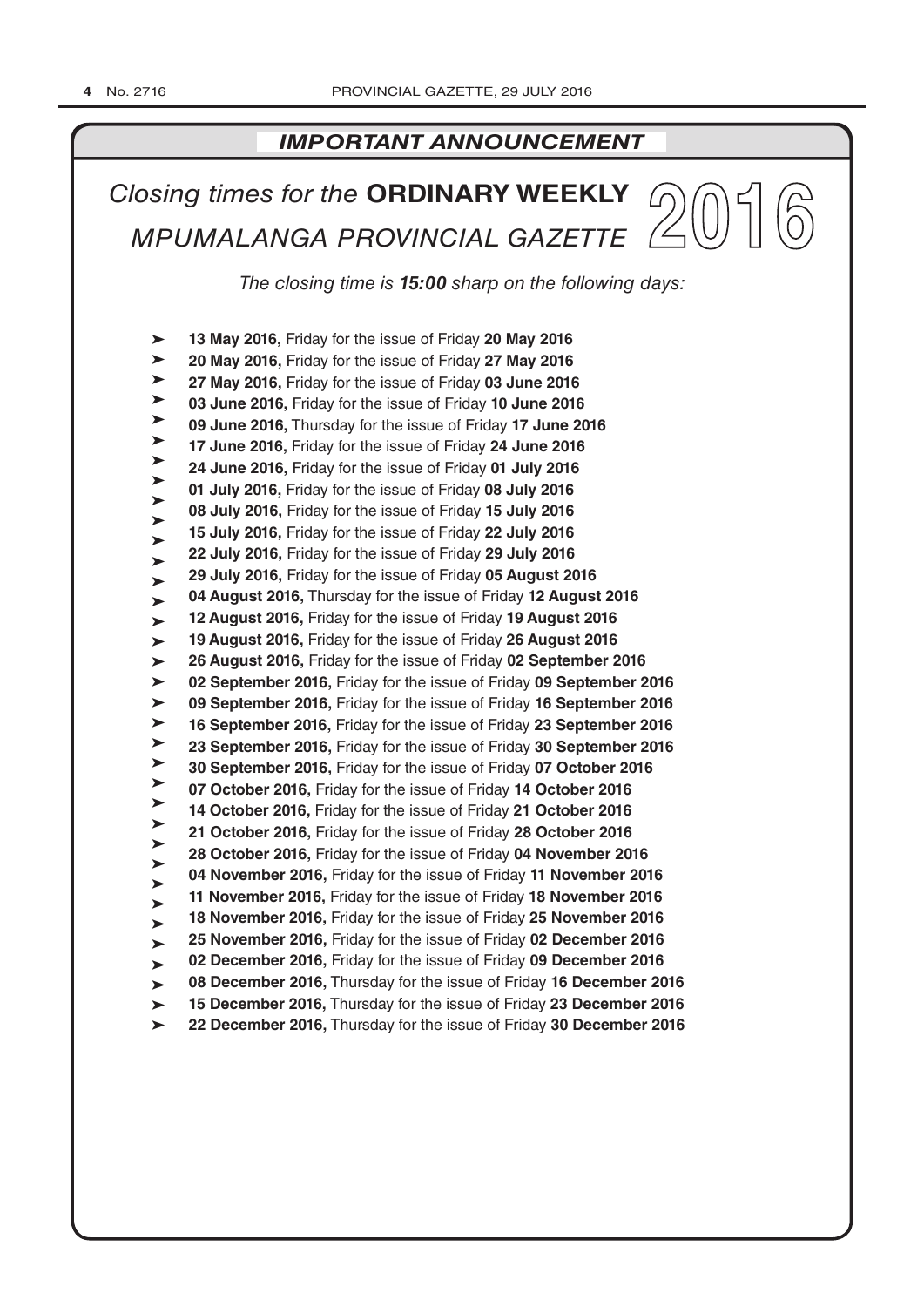## **LIST OF TARIFF RATES** FOR PUBLICATION OF NOTICES **COMMENCEMENT: 1 APRIL 2016**

### **NATIONAL AND PROVINCIAL**

Notice sizes for National, Provincial & Tender gazettes 1/4, 2/4, 3/4, 4/4 per page. Notices submitted will be charged at R1000 per full page, pro-rated based on the above categories.

| <b>Pricing for National, Provincial - Variable Priced Notices</b> |                          |                      |  |  |  |  |
|-------------------------------------------------------------------|--------------------------|----------------------|--|--|--|--|
| <b>Notice Type</b>                                                | <b>Page Space</b>        | <b>New Price (R)</b> |  |  |  |  |
| Ordinary National, Provincial                                     | 1/4 - Quarter Page       | 250.00               |  |  |  |  |
| Ordinary National, Provincial                                     | 2/4 - Half Page          | 500.00               |  |  |  |  |
| Ordinary National, Provincial                                     | 3/4 - Three Quarter Page | 750.00               |  |  |  |  |
| Ordinary National, Provincial                                     | 4/4 - Full Page          | 1000.00              |  |  |  |  |

## **EXTRA-ORDINARY**

All Extra-ordinary National and Provincial gazette notices are non-standard notices and attract a variable price based on the number of pages submitted.

The pricing structure for National and Provincial notices which are submitted as **Extra ordinary submissions** will be charged at **R3000** per page.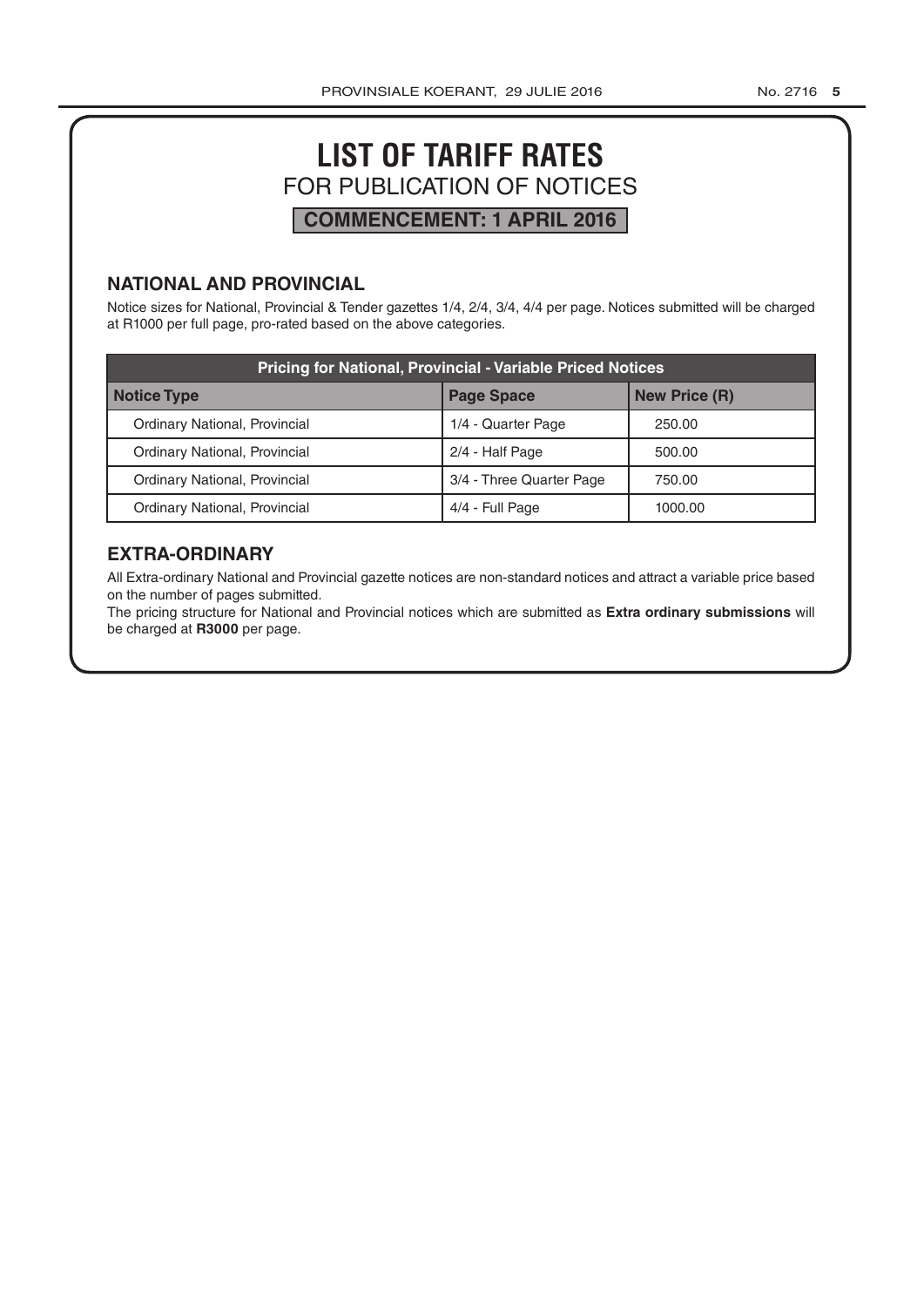The **Government Printing Works** (**GPW**) has established rules for submitting notices in line with its electronic notice processing system, which requires the use of electronic *Adobe* Forms. Please ensure that you adhere to these guidelines when completing and submitting your notice submission.

#### **Closing Times for ACCepTAnCe of noTiCes**

- 1. The *Government Gazette* and *Government Tender Bulletin* are weekly publications that are published on Fridays and the closing time for the acceptance of notices is strictly applied according to the scheduled time for each gazette.
- 2. Please refer to the Submission Notice Deadline schedule in the table below. This schedule is also published online on the Government Printing works website www.gpwonline.co.za

All re-submissions will be subject to the standard cut-off times. **All notices received after the closing time will be rejected**.

| <b>Government Gazette Type</b>                          | <b>Publication</b><br><b>Frequency</b> | <b>Publication Date</b>                              | <b>Submission Deadline</b>                              | <b>Cancellations Deadline</b>                   |
|---------------------------------------------------------|----------------------------------------|------------------------------------------------------|---------------------------------------------------------|-------------------------------------------------|
| <b>National Gazette</b>                                 | Weekly                                 | Friday                                               | Friday 15h00 for next Friday                            | Tuesday, 12h00 - 3 days<br>prior to publication |
| <b>Regulation Gazette</b>                               | Weekly                                 | Friday                                               | Friday 15h00, to be published<br>the following Friday   | Tuesday, 12h00 - 3 days<br>prior to publication |
| <b>Petrol Price Gazette</b>                             | As required                            | First Wednesday of<br>the month                      | One week before publication                             | 3 days prior to<br>publication                  |
| <b>Road Carrier Permits</b>                             | Weekly                                 | Friday                                               | Thursday 15h00, to be<br>published the following Friday | 3 days prior to<br>publication                  |
| <b>Unclaimed Monies (justice,</b><br>labour or lawyers) | January / As<br>required<br>2 per year | Any                                                  | 15 January / As required                                | 3 days prior to<br>publication                  |
| Parliament (acts, white paper,<br>green paper)          | As required                            | Any                                                  |                                                         | 3 days prior to<br>publication                  |
| <b>Manuals</b>                                          | As required                            | Any                                                  | None                                                    | <b>None</b>                                     |
| <b>State of Budget</b><br>(National Treasury)           | Monthly                                | Any                                                  | 7 days prior to publication                             | 3 days prior to<br>publication                  |
| Legal Gazettes A, B and C                               | Weekly                                 | Friday                                               | One week before publication                             | Tuesday, 12h00 - 3 days<br>prior to publication |
| <b>Tender Bulletin</b>                                  | Weekly                                 | Friday                                               | Friday 15h00 for next Friday                            | Tuesday, 12h00 - 3 days<br>prior to publication |
| Gauteng                                                 | Weekly                                 | Wednesday                                            | Two weeks before publication                            | 3 days after submission<br>deadline             |
| <b>Eastern Cape</b>                                     | Weekly                                 | Monday                                               | One week before publication                             | 3 days prior to<br>publication                  |
| Northern Cape                                           | Weekly                                 | Monday                                               | One week before publication                             | 3 days prior to<br>publication                  |
| <b>North West</b>                                       | Weekly                                 | Tuesday                                              | One week before publication                             | 3 days prior to<br>publication                  |
| KwaZulu-Natal                                           | Weekly                                 | Thursday                                             | One week before publication                             | 3 days prior to<br>publication                  |
| Limpopo                                                 | Weekly                                 | Friday                                               | One week before publication                             | 3 days prior to<br>publication                  |
| Mpumalanga                                              | Weekly                                 | Friday                                               | One week before publication                             | 3 days prior to<br>publication                  |
| <b>Gauteng Liquor License</b><br>Gazette                | Monthly                                | Wednesday before<br>the First Friday of the<br>month | Two weeks before publication                            | 3 days after submission<br>deadline             |
| Northern Cape Liquor License<br>Gazette                 | Monthly                                | First Friday of the<br>month                         | Two weeks before publication                            | 3 days after submission<br>deadline             |
| National Liquor License Gazette                         | Monthly                                | First Friday of the<br>month                         | Two weeks before publication                            | 3 days after submission<br>deadline             |
| Mpumalanga Liquor License<br>Gazette                    | 2 per month                            | Second & Fourth<br>Friday                            | One week before                                         | 3 days prior to<br>publication                  |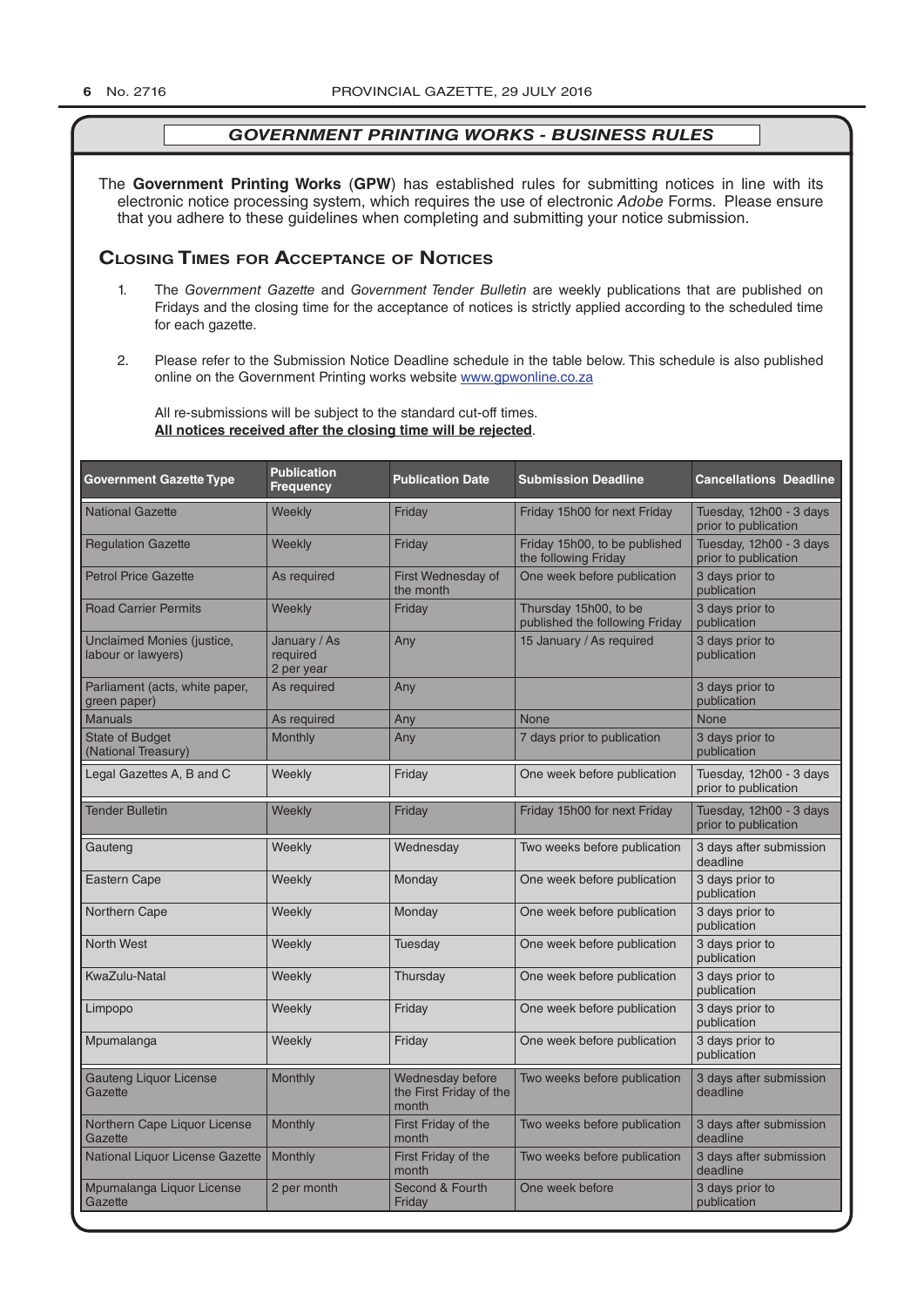#### **NOTICE SUBMISSION PROCESS**

- 3. Download the latest *Adobe* form, for the relevant notice to be placed, from the **Government Printing Works** website www.gpwonline.co.za.
- 4. The *Adobe* form needs to be completed electronically using *Adobe Acrobat* / *Acrobat Reader*. Only electronically completed *Adobe* forms will be accepted. No printed, handwritten and/or scanned *Adobe* forms will be accepted.
- 5. The completed electronic *Adobe* form has to be submitted via email to submit.egazette@gpw.gov.za. The form needs to be submitted in its original electronic *Adobe* format to enable the system to extract the completed information from the form for placement in the publication.
- 6. Each notice submission should be sent as a single email. The email should contain **all documentation relating to a particular notice submission**, each as a separate attachment:
	- 6.1. Electronically completed *Adobe* form, specific to the type of notice that is to be placed.
		- 6.1.1. For National *Government Gazette* or *Provincial Gazette* notices, the notices must be accompanied by an electronic Z95 or Z95Prov *Adobe* form
		- 6.1.2. The notice content (body copy) **MUST** be a separate attachment.
	- 6.2. Proof of Payment / Purchase Order: **Government Printing Works** account customer must include a copy of their Purchase Order*.* **Non**-**Government Printing Works** account customer needs to submit the proof of payment for the notice
	- 6.3. Where separate notice content is applicable (Z95, Z95 Prov and TForm 3, it should also be attached as a separate attachment. (See specifications below, point 11).
	- 6.4. Any additional notice information if applicable.
- 7. The electronic *Adobe* form will be taken as the primary source for the notice information to be published. Instructions that are on the email body or covering letter that contradicts the notice form content will not be considered. The information submitted on the electronic *Adobe* form will be published as-is.
- 8. To avoid duplicated publication of the same notice and double billing, Please submit your notice **ONLY ONCE.**
- 9. Notices brought to **GPW** by "walk-in" customers on electronic media can only be submitted in *Adobe* electronic form format. All "walk-in" customers with notices that are not on electronic *Adobe* forms will be routed to the Contact Centre where they will be assisted to complete the forms in the required format.
- 10. Should a customer submit a bulk submission of hard copy notices delivered by a messenger on behalf of any organisation e.g. newspaper publisher, the messenger will be referred back to the sender as the submission does not adhere to the submission rules.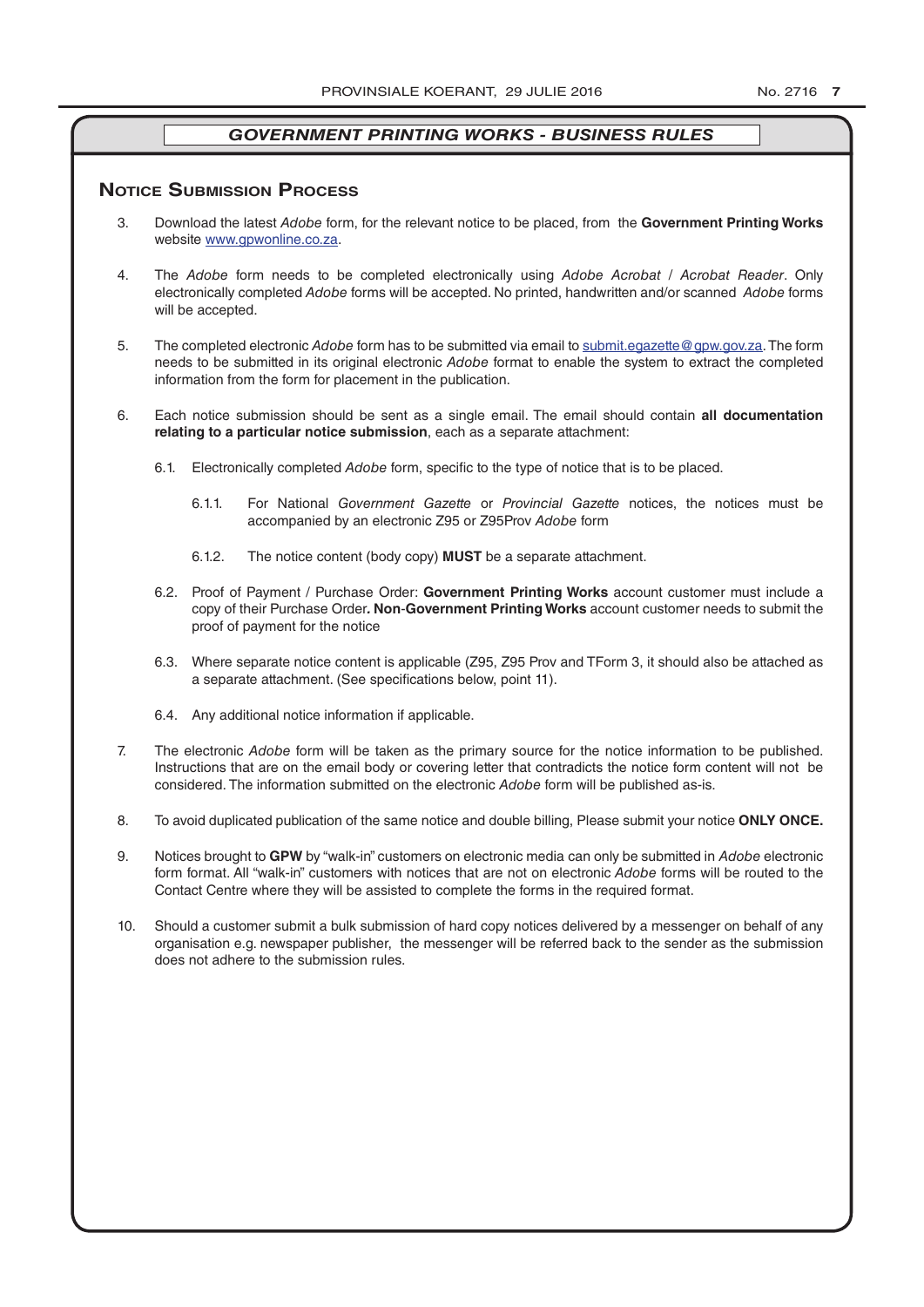#### **COPY (SEPARATE NOTICE CONTENT DOCUMENT)**

- 11. Where the copy is part of a separate attachment document for Z95, Z95Prov and TForm03
	- 11.1. Copy of notices must be supplied in a separate document and may not constitute part of any covering letter, purchase order, proof of payment or other attached documents.

The content document should contain only one notice. (You may include the different translations of the same notice in the same document).

11.2. The notice should be set on an A4 page, with margins and fonts set as follows:

Page size  $=$  A4 Portrait with page margins: Top  $=$  40mm, LH/RH  $=$  16mm, Bottom  $=$  40mm; Use font size: Arial or Helvetica 10pt with 11pt line spacing;

Page size = A4 Landscape with page margins: Top = 16mm, LH/RH = 40mm, Bottom = 16mm; Use font size: Arial or Helvetica 10pt with 11pt line spacing;

#### **CAnCellATions**

- 12. Cancellation of notice submissions are accepted by **GPW** according to the deadlines stated in the table above in point 2. Non-compliance to these deadlines will result in your request being failed. Please pay special attention to the different deadlines for each gazette. Please note that any notices cancelled after the cancellation deadline will be published and charged at full cost.
- 13. Requests for cancellation must be sent by the original sender of the notice and must accompanied by the relevant notice reference number (N-) in the email body.

#### **AmenDmenTs To noTiCes**

14. With effect from 01 October 2015, **GPW** will not longer accept amendments to notices. The cancellation process will need to be followed according to the deadline and a new notice submitted thereafter for the next available publication date.

### **REJECTIONS**

- 15. All notices not meeting the submission rules will be rejected to the customer to be corrected and resubmitted. Assistance will be available through the Contact Centre should help be required when completing the forms. (012-748 6200 or email info.egazette@gpw.gov.za). Reasons for rejections include the following:
	- 15.1. Incorrectly completed forms and notices submitted in the wrong format, will be rejected.
	- 15.2. Any notice submissions not on the correct *Adobe* electronic form, will be rejected.
	- 15.3. Any notice submissions not accompanied by the proof of payment / purchase order will be rejected and the notice will not be processed.
	- 15.4. Any submissions or re-submissions that miss the submission cut-off times will be rejected to the customer. The Notice needs to be re-submitted with a new publication date.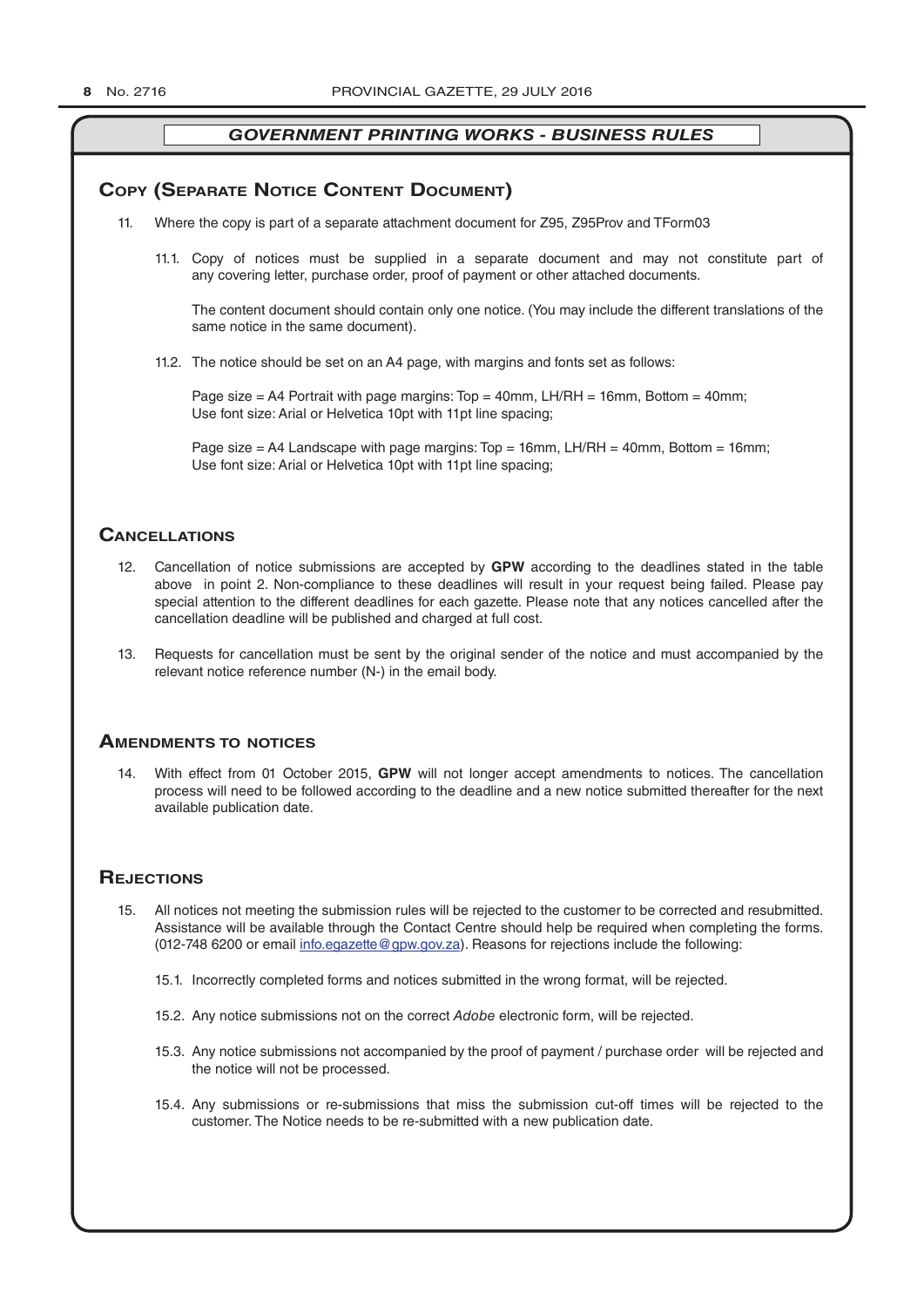#### **ApprovAl of noTiCes**

- 16. Any notices other than legal notices are subject to the approval of the Government Printer, who may refuse acceptance or further publication of any notice.
- 17. No amendments will be accepted in respect to separate notice content that was sent with a Z95 or Z95Prov notice submissions. The copy of notice in layout format (previously known as proof-out) is only provided where requested, for Advertiser to see the notice in final Gazette layout. Should they find that the information submitted was incorrect, they should request for a notice cancellation and resubmit the corrected notice, subject to standard submission deadlines. The cancellation is also subject to the stages in the publishing process, i.e. If cancellation is received when production (printing process) has commenced, then the notice cannot be cancelled.

#### **governmenT prinTer inDemnifieD AgAinsT liAbiliTy**

- 18. The Government Printer will assume no liability in respect of—
	- 18.1. any delay in the publication of a notice or publication of such notice on any date other than that stipulated by the advertiser;
	- 18.2. erroneous classification of a notice, or the placement of such notice in any section or under any heading other than the section or heading stipulated by the advertiser;
	- 18.3. any editing, revision, omission, typographical errors or errors resulting from faint or indistinct copy.

#### **liAbiliTy of ADverTiser**

19. Advertisers will be held liable for any compensation and costs arising from any action which may be instituted against the Government Printer in consequence of the publication of any notice.

#### **CusTomer inquiries**

Many of our customers request immediate feedback/confirmation of notice placement in the gazette from our Contact Centre once they have submitted their notice – While **GPW** deems it one of their highest priorities and responsibilities to provide customers with this requested feedback and the best service at all times, we are only able to do so once we have started processing your notice submission.

**GPW** has a 2-working day turnaround time for processing notices received according to the business rules and deadline submissions.

Please keep this in mind when making inquiries about your notice submission at the Contact Centre.

- 20. Requests for information, quotations and inquiries must be sent to the Contact Centre ONLY.
- 21. Requests for Quotations (RFQs) should be received by the Contact Centre at least **2 working days** before the submission deadline for that specific publication.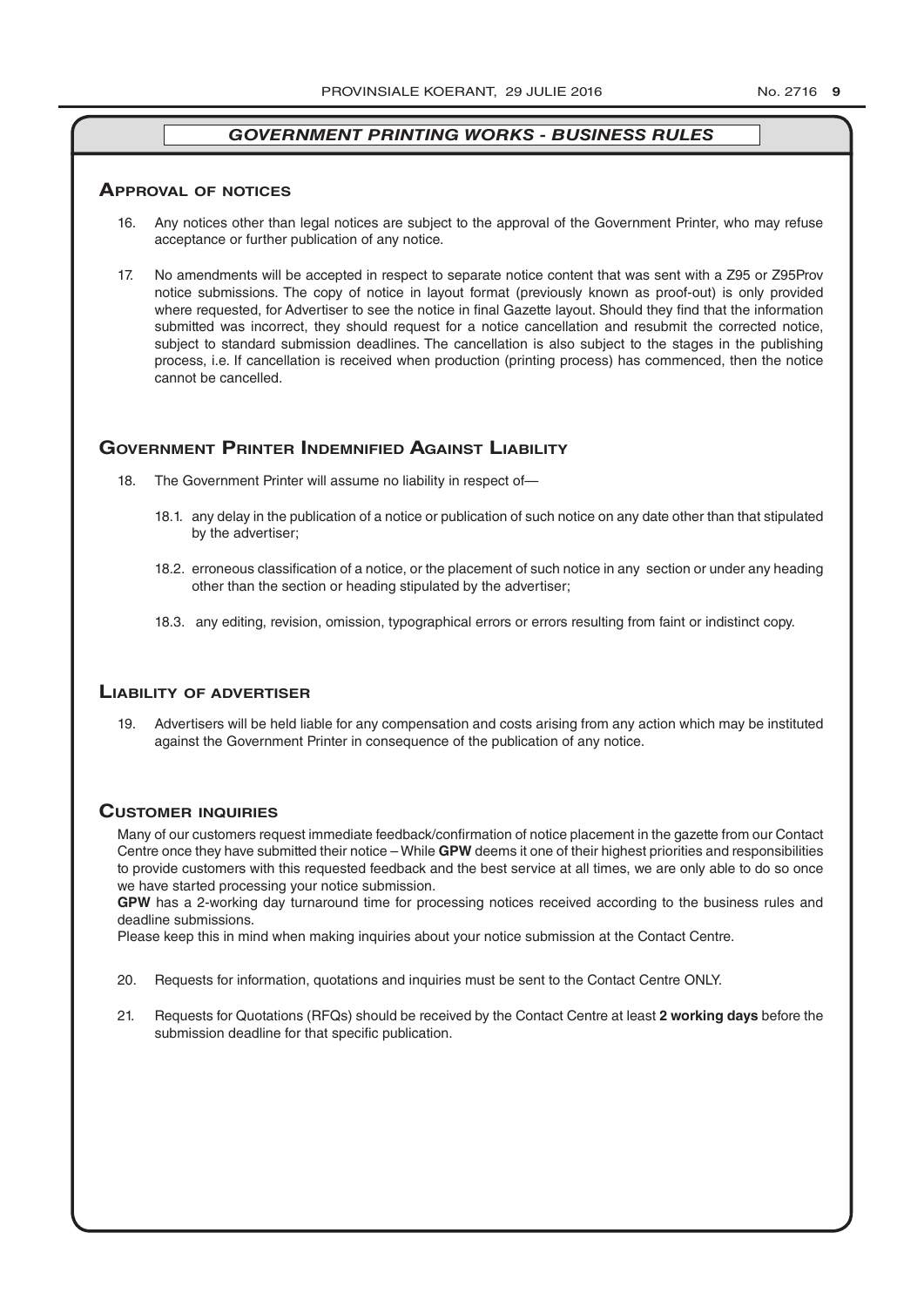#### **pAymenT of CosT**

- 22. The Request for Quotation for placement of the notice should be sent to the Gazette Contact Centre as indicated above, prior to submission of notice for advertising.
- 23. Payment should then be made, or Purchase Order prepared based on the received quotation, prior to the submission of the notice for advertising as these documents i.e. proof of payment or Purchase order will be required as part of the notice submission, as indicated earlier.
- 24. Where there is any doubt about the cost of publication of a notice, and in the case of copy, an enquiry, accompanied by the relevant copy, should be addressed to the Gazette Contact Centre, **Government Printing Works**, Private Bag X85, Pretoria, 0001 email: info.egazette@gpw.gov.za before publication.
- 25. Overpayment resulting from miscalculation on the part of the advertiser of the cost of publication of a notice will not be refunded, unless the advertiser furnishes adequate reasons why such miscalculation occurred. In the event of underpayments, the difference will be recovered from the advertiser, and future notice(s) will not be published until such time as the full cost of such publication has been duly paid in cash or electronic funds transfer into the **Government Printing Works** banking account.
- 26. In the event of a notice being cancelled, a refund will be made only if no cost regarding the placing of the notice has been incurred by the **Government Printing Works**.
- 27. The **Government Printing Works** reserves the right to levy an additional charge in cases where notices, the cost of which has been calculated in accordance with the List of Fixed Tariff Rates, are subsequently found to be excessively lengthy or to contain overmuch or complicated tabulation.

#### **proof of publiCATion**

- 28. Copies of any of the *Government Gazette* or *Provincial Gazette* can be downloaded from the **Government Printing Works** website www.gpwonline.co.za free of charge, should a proof of publication be required.
- 29. Printed copies may be ordered from the Publications department at the ruling price. The **Government Printing Works** will assume no liability for any failure to post or for any delay in despatching of such *Government Gazette*(s).

#### *GOVERNMENT PRINTING WORKS CONTACT INFORMATION*

**Physical Address: Postal Address: GPW Banking Details: Government Printing Works** Private Bag X85 **Bank:** ABSA Bosman Street 149 Bosman Street Pretoria **Account No.:** 405 7114 016 Pretoria 0001 **Branch Code:** 632-005

**For Gazette and Notice submissions:** Gazette Submissions: **E-mail:** submit.egazette@gpw.gov.za **For queries and quotations, contact:** Gazette Contact Centre: **E-mail:** info.egazette@gpw.gov.za

**Contact person for subscribers:** Mrs M. Toka: **E-mail:** subscriptions@gpw.gov.za

**Tel:** 012-748 6200

**Tel:** 012-748-6066 / 6060 / 6058 **Fax:** 012-323-9574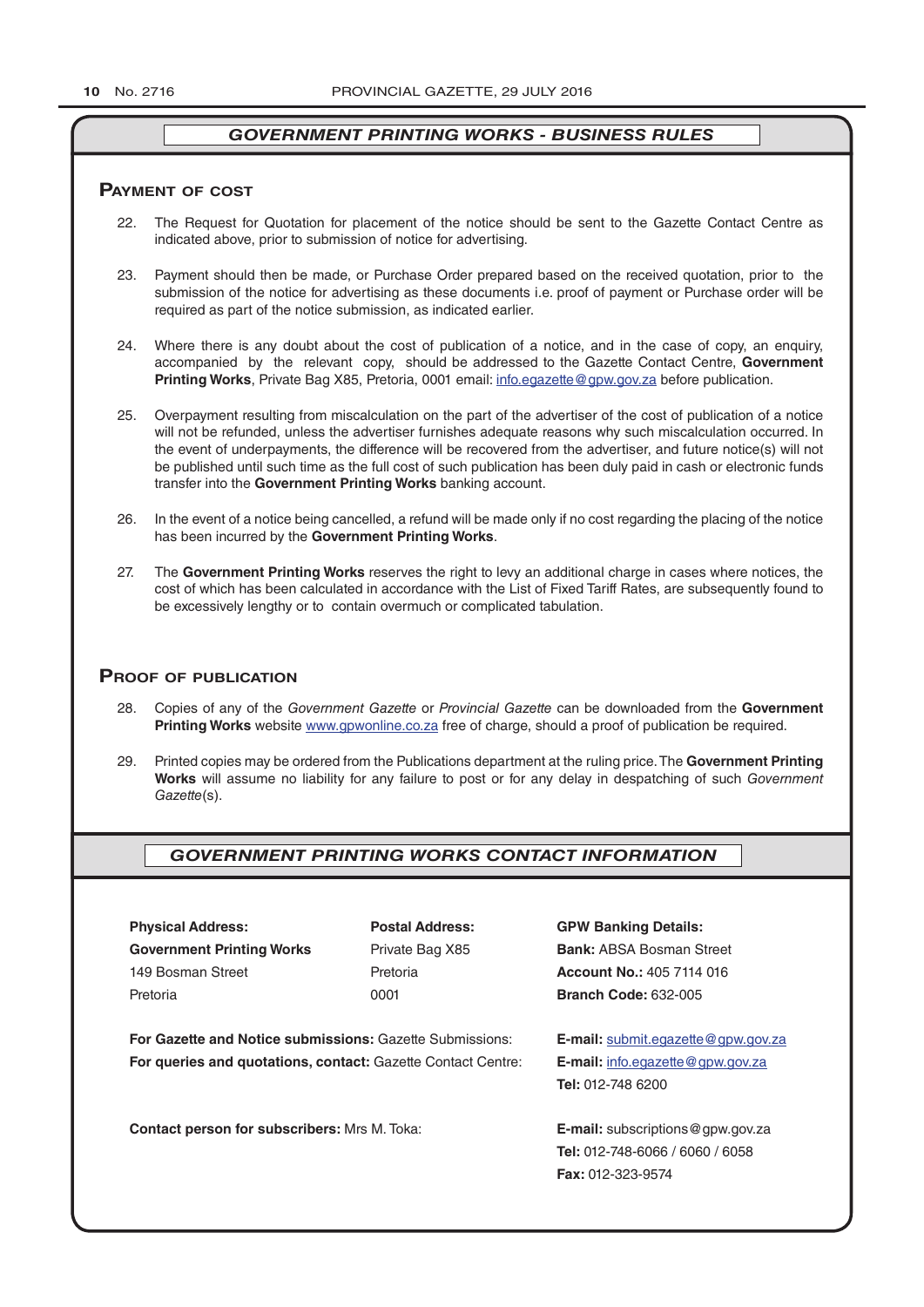## General Notices • Algemene Kennisgewings

#### **NOTICE 101 OF 2016**

#### **MPUMALANGA GAMBLING ACT, 1995 (AS AMENDED)**

#### **APPLICATION FOR REMOVAL OF A BOOKMAKER'S LICENCE:**

Notice is hereby given that **HOLLYWOOD SPORTSBOOK MPUMALANGA (PTY) LTD**, intends submitting an application to the Mpumalanga Gambling Board for the **REMOVAL OF A BOOKMAKER'S LICENCE**:

from

#### **SHOPS 1A & 1B, SHOPRITE SECUNDA, CNR LOURENS MULLER AND NICO DIEDERICH STREET, SECUNDA**

to

#### **SHOPS A6 AND A7, SECUNDA TOWN CENTRE, LURGIPLEIN STREET, SECUNDA**

The application will be open for public inspection and objection at the offices of the Board from **29 July 2016**.

Attention is directed to the provisions of Section 26 of the Mpumalanga Gambling Act, 1995 that makes provision for the lodging of written objections or representations in respect of the application.

Such objections or representations should be lodged with the Chief Executive Officer, Mpumalanga Gambling Board, Private Bag X9908, White River, Mpumalanga, 1240, within one month from **29 July 2016**.

## Proclamation • Proklamasie

#### **PROCLAMATION 52 OF 2016**

#### **UMJINDI AMENDMENT SCHEME 124**

It is hereby notified in terms of section 57(1) of the Town-planning and Townships Ordinance, 1986, that the Umjindi Local Municipality approved the amendment of the Umjindi Town Planning Scheme, 2002, by the rezoning of:

Erf 7035 Emjindini Extension 13 from "Residential1" to "Business 1".

Copies of the amendment scheme are filed with the Director, Department of Agriculture, Rural Development and Land Administration, Nelspruit and the office of the Municipal Manager, Corner De Villiers and General Street, Barberton , and are open for inspection at all reasonable times.

This amendment scheme is known as the Umjindi Amendment Scheme 124 and shall come into operation on date of publication hereof.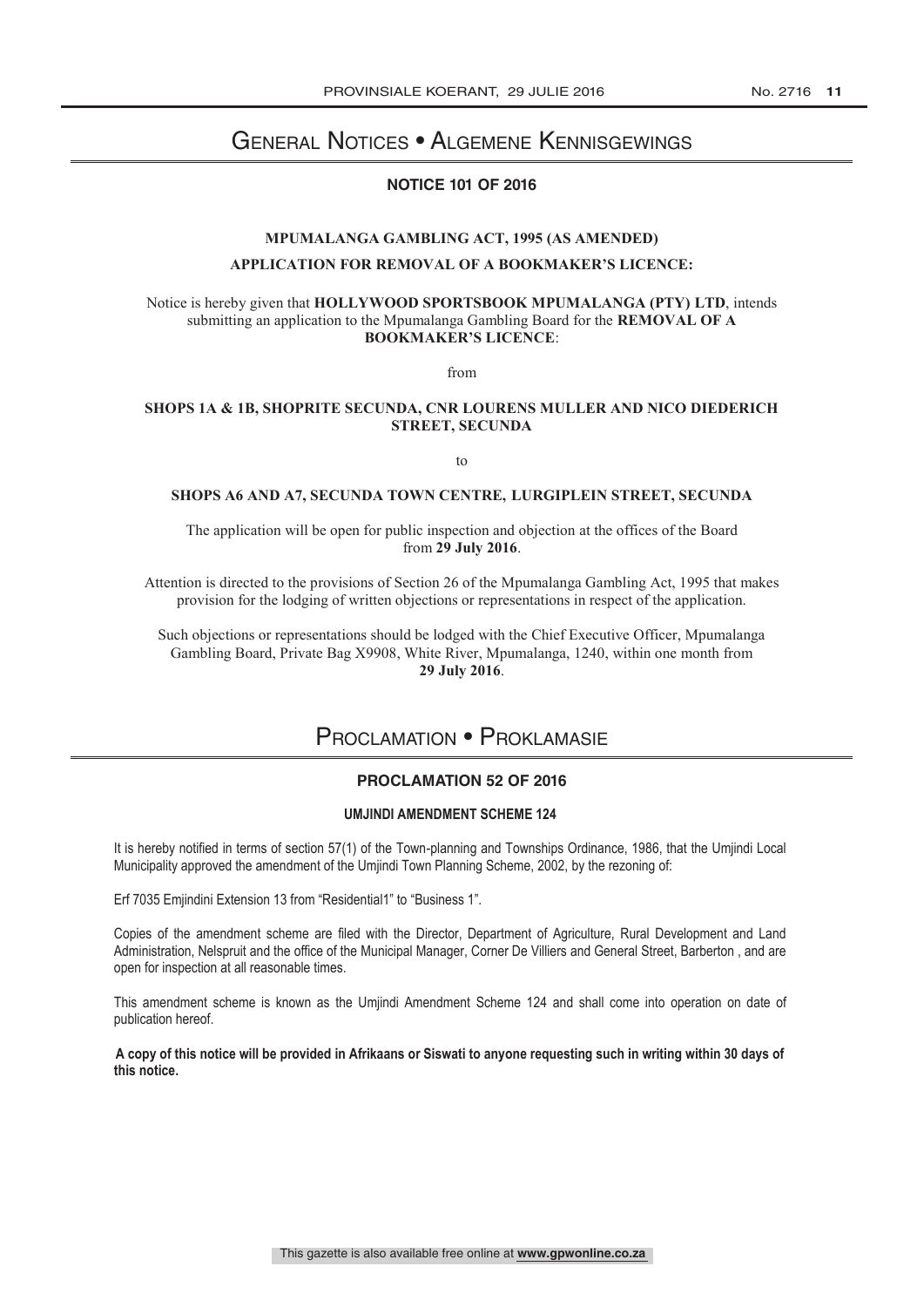#### **PROKLAMASIE 52 VAN 2016**

#### **UMJINDINI WYSIGINGSSKEMA 124**

Kennis word hiermee gegee dat ingevolge artikel 57 (1) van die Dorpsbeplanning en Dorpordinansie, 1986 dat die Umjindi Plaaslike Munisipaliteit goedkeuring verleen het aan die wysiging van die Umjindi Dorpsbeplanning Skema , 2002, vir die hersonering van:

Erf 7035 Emjindini Uitbreiding 13 van "Residentieël 1" na "Besigheid 1".

Afskrifte van die wysigingsskema is geliaseer by die Departement van Landbou, Buitestedelike Ontwikkeling en Grond Sake, Mbombela en die kantoor van Munisipale Bestuurder, Hoek van De Villiers en Generaal Straat, Barberton, en is beskikbaar vir insae te alle redelike tye.

Hierdie wysigings skema staan bekend as die Umjindi wysigingskema 124 en sal in werking tree op die dag van publikasie hierrvan.

**'N Afskirif van hierdie kennisgewing is ook beskibaar in Afrikaans of Siswati aan enige person wat so 'n versoek skriftelik doen binne 30 dae vanaf hierdie kennisgewing**

> **DP MSIBI MUNISIPALE BESTUURDER** Umjindi Plaaslike Munisipaliteit P O Box 33 **BARBERTON** 1300

#### **PROCLAMATION 53 OF 2016**

#### **UMJINDI AMENDMENT SCHEME 136**

It is hereby notified in terms of section 57(1) of the Town-planning and Townships Ordinance, 1986, that the Umjindi Local Municipality approved the amendment of the Umjindi Town Planning Scheme, 2002, by the rezoning of:

Erf 7035 Emjindini Extension 13 from "Residential1" to "Business 1".

Copies of the amendment scheme are filed with the Director, Department of Agriculture, Rural Development and Land Administration, Nelspruit and the office of the Municipal Manager, Corner De Villiers and General Street, Barberton , and are open for inspection at all reasonable times.

This amendment scheme is known as the Umjindi Amendment Scheme 136 and shall come into operation on date of publication hereof.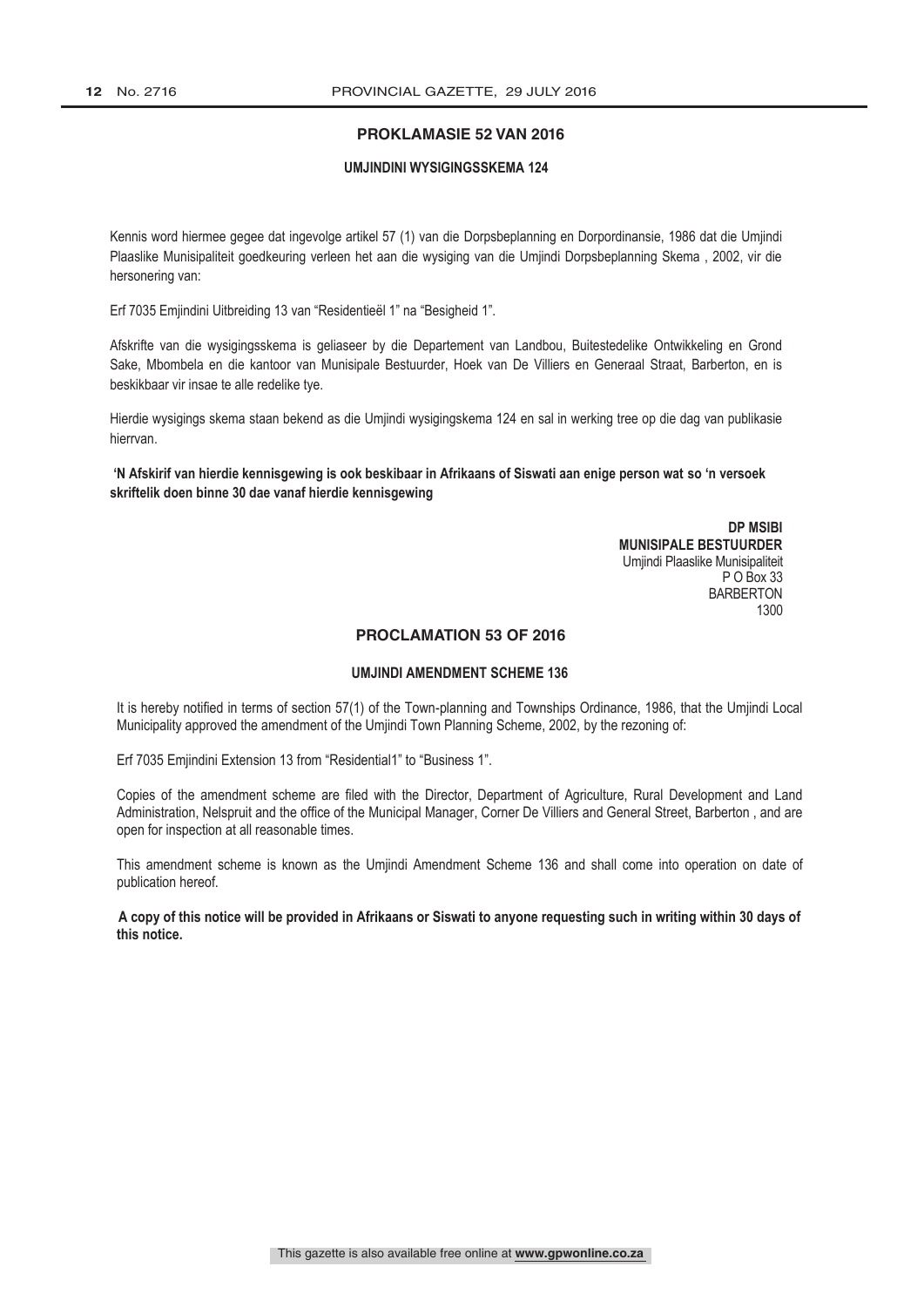#### **PROKLAMASIE 53 VAN 2016**

#### **UMJINDINI WYSIGINGSSKEMA 136**

Kennis word hiermee gegee dat ingevolge artikel 57 (1) van die Dorpsbeplanning en Dorpordinansie, 1986 dat die Umjindi Plaaslike Munisipaliteit goedkeuring verleen het aan die wysiging van die Umjindi Dorpsbeplanning Skema , 2002, vir die hersonering van:

Erf 7035 Emjindini Uitbreiding 13 van "Residentieël 1" na "Besigheid 1".

Afskrifte van die wysigingsskema is geliaseer by die Departement van Landbou, Buitestedelike Ontwikkeling en Grond Sake, Mbombela en die kantoor van Munisipale Bestuurder, Hoek van De Villiers en Generaal Straat, Barberton, en is beskikbaar vir insae te alle redelike tye.

Hierdie wysigings skema staan bekend as die Umjindi wysigingskema 136 en sal in werking tree op die dag van publikasie hierrvan.

**'N Afskirif van hierdie kennisgewing is ook beskibaar in Afrikaans of Siswati aan enige person wat so 'n versoek skriftelik doen binne 30 dae vanaf hierdie kennisgewing** 

> **DP MSIBI MUNISIPALE BESTUURDER**  Umjindi Plaaslike Munisipaliteit P O Box 33 BARBERTON 1300

#### **PROCLAMATION 54 OF 2016**

#### **UMJINDI AMENDMENT SCHEME 127**

It is hereby notified in terms of section 57(1) of the Town-planning and Townships Ordinance, 1986, that the Umjindi Local Municipality approved the amendment of the Umjindi Town Planning Scheme, 2002, by the rezoning of:

Erf 1319 Emjindini Extension 2 from "Existing Public Road" to "Business 1''

Copies of the amendment scheme are filed with the Director, Department of Agriculture, Rural Development and Land Administration, Nelspruit and the office of the Municipal Manager, Corner De Villiers and General Street, Barberton , and are open for inspection at all reasonable times.

This amendment scheme is known as the Umjindi Amendment Scheme 127 and shall come into operation on date of publication hereof.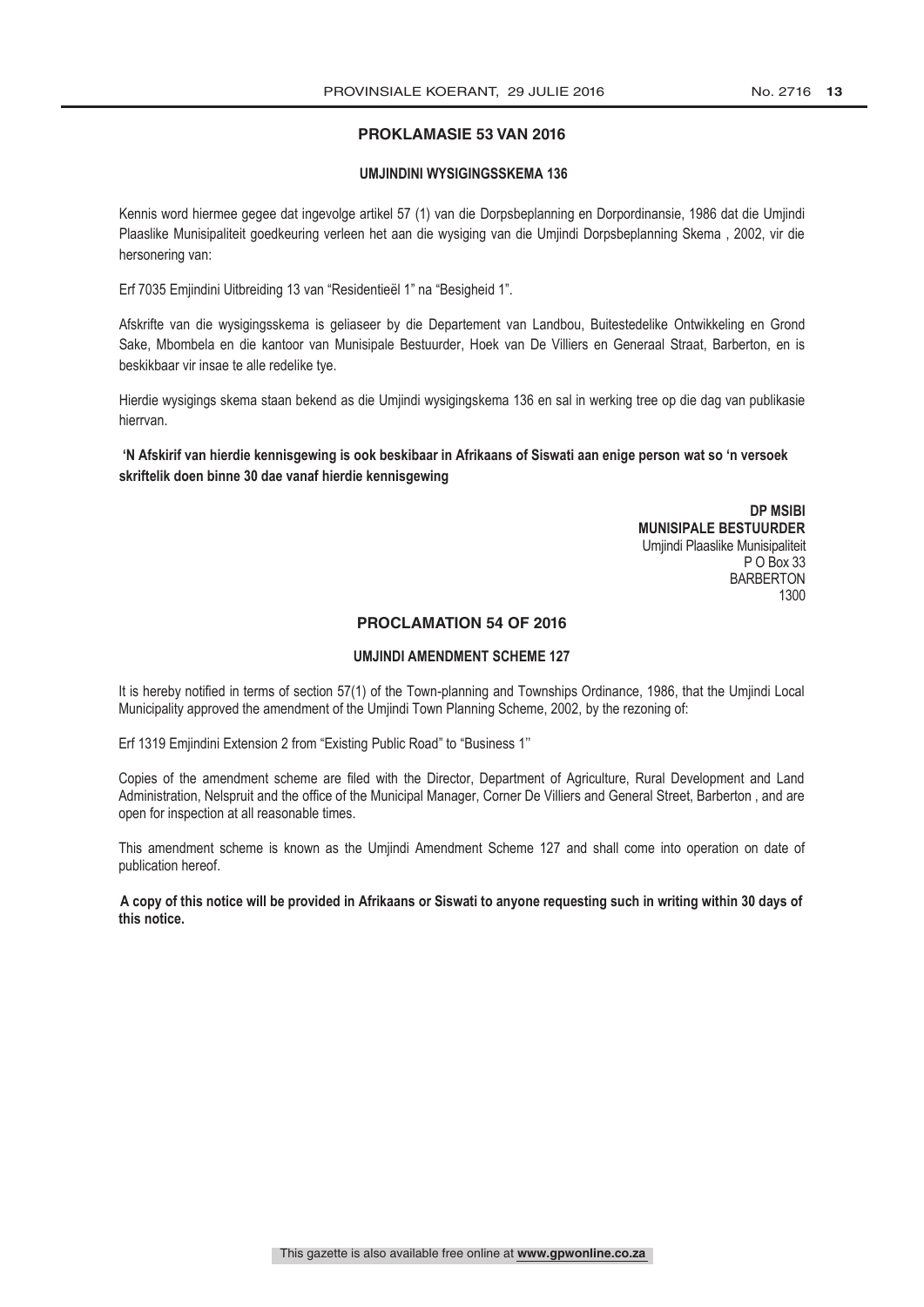### **PROKLAMASIE 54 VAN 2016**

#### **UMJINDINI WYSIGINGSSKEMA 127**

Kennis word hiermee gegee dat ingevolge artikel 57 (1) van die Dorpsbeplanning en Dorpordinansie, 1986 dat die Umjindi Plaaslike Munisipaliteit goedkeuring verleen het aan die wysiging van die Umjindi Dorpsbeplanning Skema , 2002, vir die hersonering van:

Erf 1319 Emjindini Uitbreiding 2 vanaf "Bestaande Openbare Pad " na "Besigheid 1"

Afskrifte van die wysigingsskema is geliaseer by die Departement van Landbou, Buitestedelike Ontwikkeling en Grond Sake, Mbombela en die kantoor van Munisipale Bestuurder, Hoek van De Villiers en Generaal Straat, Barberton, en is beskikbaar vir insae te alle redelike tye.

Hierdie wysigings skema staan bekend as die Umjindi wysigingskema 127 en sal in werking tree op die dag van publikasie hierrvan.

**'N Afskirif van hierdie kennisgewing is ook beskibaar in Afrikaans of Siswati aan enige person wat so 'n versoek skriftelik doen binne 30 dae vanaf hierdie kennisgewing**

> **DP MSIBI MUNISIPALE BESTUURDER** Umjindi Plaaslike Munisipaliteit P O Box 33 BARBERTON 1300

#### **PROCLAMATION 55 OF 2016**

#### **UMJINDI AMENDMENT SCHEME 125**

It is hereby notified in terms of section 57(1) of the Town-planning and Townships Ordinance, 1986, that the Umjindi Local Municipality approved the amendment of the Umjindi Town Planning Scheme, 2002, by the rezoning of:

Erf 2366, Barberton from "Residential 1" with a density of 1 dwelling unit per erf to "Residential 2"

Copies of the amendment scheme are filed with the Director, Department of Agriculture, Rural Development and Land Administration, Nelspruit and the office of the Municipal Manager, Corner De Villiers and General Street, Barberton , and are open for inspection at all reasonable times.

This amendment scheme is known as the Umjindi Amendment Scheme 125 and shall come into operation on date of publication hereof.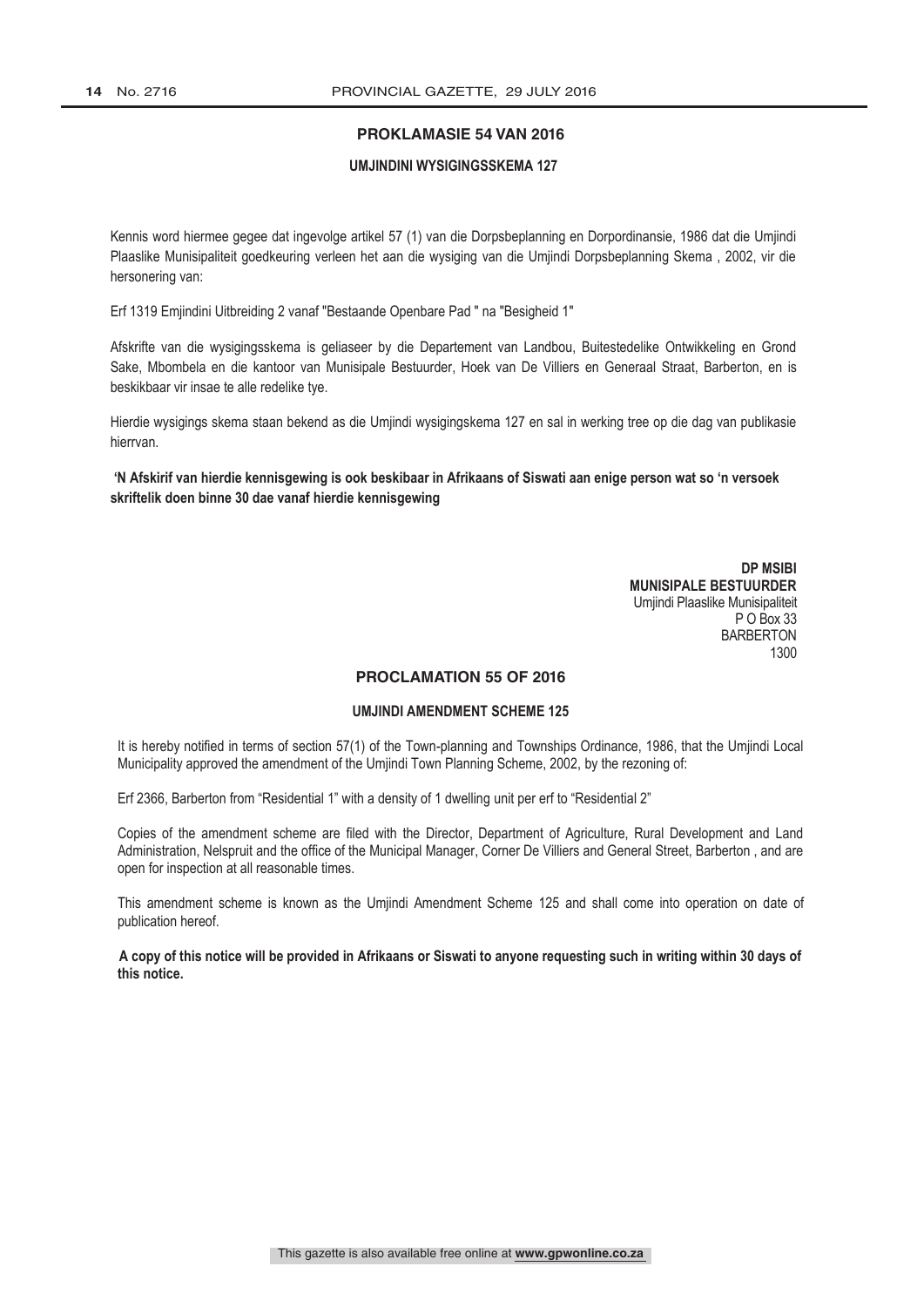#### **PROKLAMASIE 55 VAN 2016**

#### **UMJINDINI WYSIGINGSSKEMA 125**

Kennis word hiermee gegee dat ingevolge artikel 57 (1) van die Dorpsbeplanning en Dorpordinansie, 1986 dat die Umjindi Plaaslike Munisipaliteit goedkeuring verleen het aan die wysiging van die Umjindi Dorpsbeplanning Skema , 2002, vir die hersonering van:

Erf 2366 , Barberton , vanaf "Residensieël 1 "met 'n digtheid van 1 woonhuis per erf na "Residensieël 2".

Afskrifte van die wysigingsskema is geliaseer by die Departement van Landbou, Buitestedelike Ontwikkeling en Grond Sake, Mbombela en die kantoor van Munisipale Bestuurder, Hoek van De Villiers en Generaal Straat, Barberton, en is beskikbaar vir insae te alle redelike tye.

Hierdie wysigings skema staan bekend as die Umjindi wysigingskema 125 en sal in werking tree op die dag van publikasie hierrvan.

**'N Afskirif van hierdie kennisgewing is ook beskibaar in Afrikaans of Siswati aan enige person wat so 'n versoek skriftelik doen binne 30 dae vanaf hierdie kennisgewing**

> **DP MSIBI MUNISIPALE BESTUURDER** Umjindi Plaaslike Munisipaliteit P O Box 33 BARBERTON 1300

## **PROCLAMATION 56 OF 2016**

#### **UMJINDI AMENDMENT SCHEME 133**

It is hereby notified in terms of section 57(1) of the Town-planning and Townships Ordinance, 1986, that the Umjindi Local Municipality approved the amendment of the Umjindi Town Planning Scheme, 2002, by the rezoning of:

Erven 2389, 2390, 3785 and Remainder of Erf 2391, Barberton from "Residential 1" to "Residential 1" with a minimum density of one dwelling unit per erf

Copies of the amendment scheme are filed with the Director, Department of Agriculture, Rural Development and Land Administration, Nelspruit and the office of the Municipal Manager, Corner De Villiers and General Street, Barberton , and are open for inspection at all reasonable times.

This amendment scheme is known as the Umjindi Amendment Scheme 133 and shall come into operation on date of publication hereof.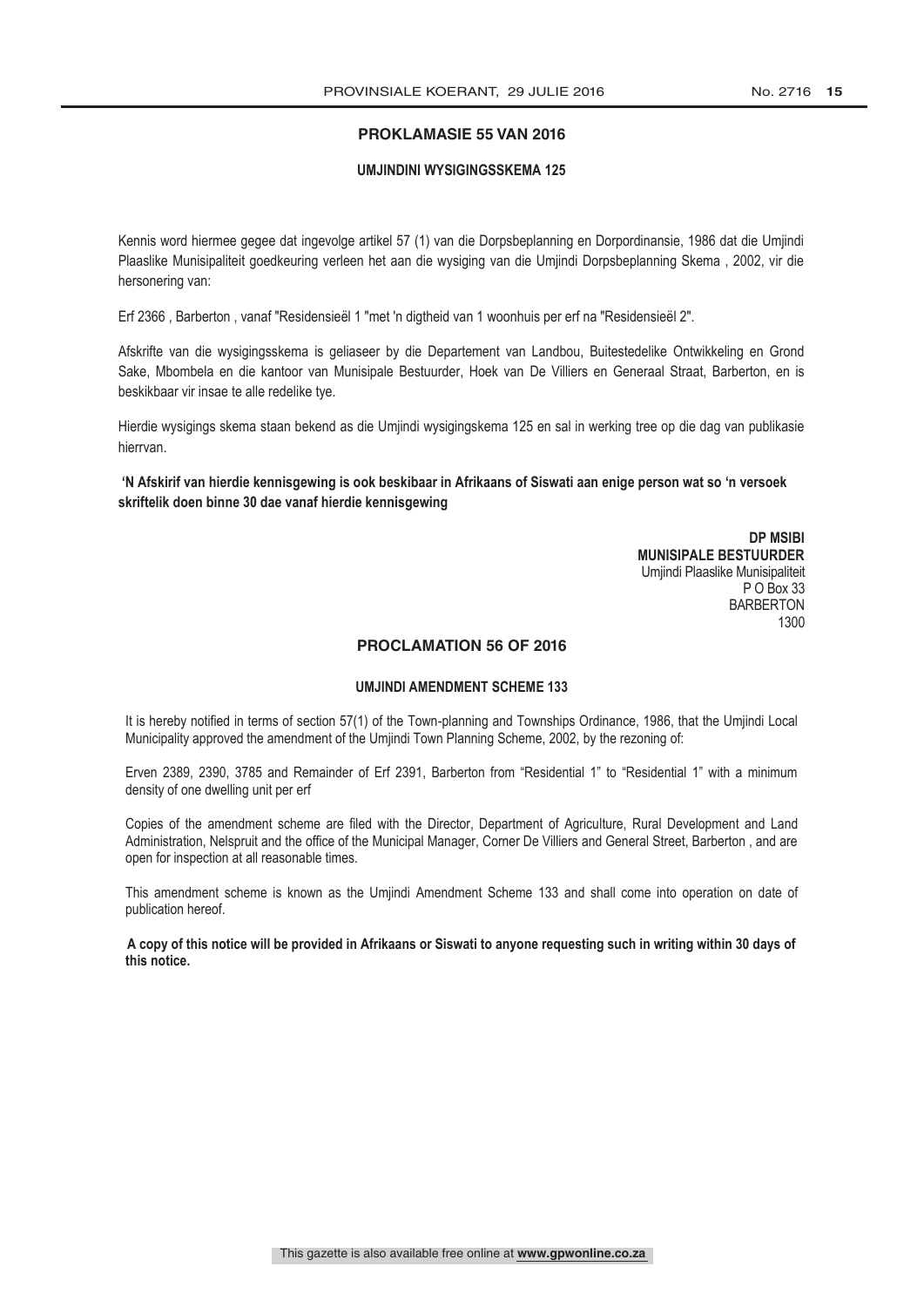#### **PROKLAMASIE 56 VAN 2016**

#### **UMJINDINI WYSIGINGSSKEMA 133**

Kennis word hiermee gegee dat ingevolge artikel 57 (1) van die Dorpsbeplanning en Dorpordinansie, 1986 dat die Umjindi Plaaslike Munisipaliteit goedkeuring verleen het aan die wysiging van die Umjindi Dorpsbeplanning Skema , 2002, vir die hersonering van:

Erwe 2389 , 2390 , 3785 en Restant van Erf 2391 , Barberton , vanaf "Residensieël 1 " na "Residensieël 1 " met 'n minimum digtheid van een wooneenhede per erf.

Afskrifte van die wysigingsskema is geliaseer by die Departement van Landbou, Buitestedelike Ontwikkeling en Grond Sake, Mbombela en die kantoor van Munisipale Bestuurder, Hoek van De Villiers en Generaal Straat, Barberton, en is beskikbaar vir insae te alle redelike tye.

Hierdie wysigings skema staan bekend as die Umjindi wysigingskema 133 en sal in werking tree op die dag van publikasie hierrvan.

**'N Afskirif van hierdie kennisgewing is ook beskibaar in Afrikaans of Siswati aan enige person wat so 'n versoek skriftelik doen binne 30 dae vanaf hierdie kennisgewing**

> **DP MSIBI MUNISIPALE BESTUURDER** Umjindi Plaaslike Munisipaliteit P O Box 33 BARBERTON 1300

#### **PROCLAMATION 57 OF 2016**

#### **UMJINDI AMENDMENT SCHEME 123**

It is hereby notified in terms of section 57(1) of the Town-planning and Townships Ordinance, 1986, that the Umjindi Local Municipality approved the amendment of the Umjindi Town Planning Scheme, 2002, by the rezoning of:

erf 3251, Barberton Extension 7 from "Residential 1" with a density of 1 dwelling unit per erf to "Residential 1 " with a density of 1 dwelling unit per 500m².

Copies of the amendment scheme are filed with the Director, Department of Agriculture, Rural Development and Land Administration, Nelspruit and the office of the Municipal Manager, Corner De Villiers and General Street, Barberton , and are open for inspection at all reasonable times.

This amendment scheme is known as the Umjindi Amendment Scheme 123 and shall come into operation on date of publication hereof.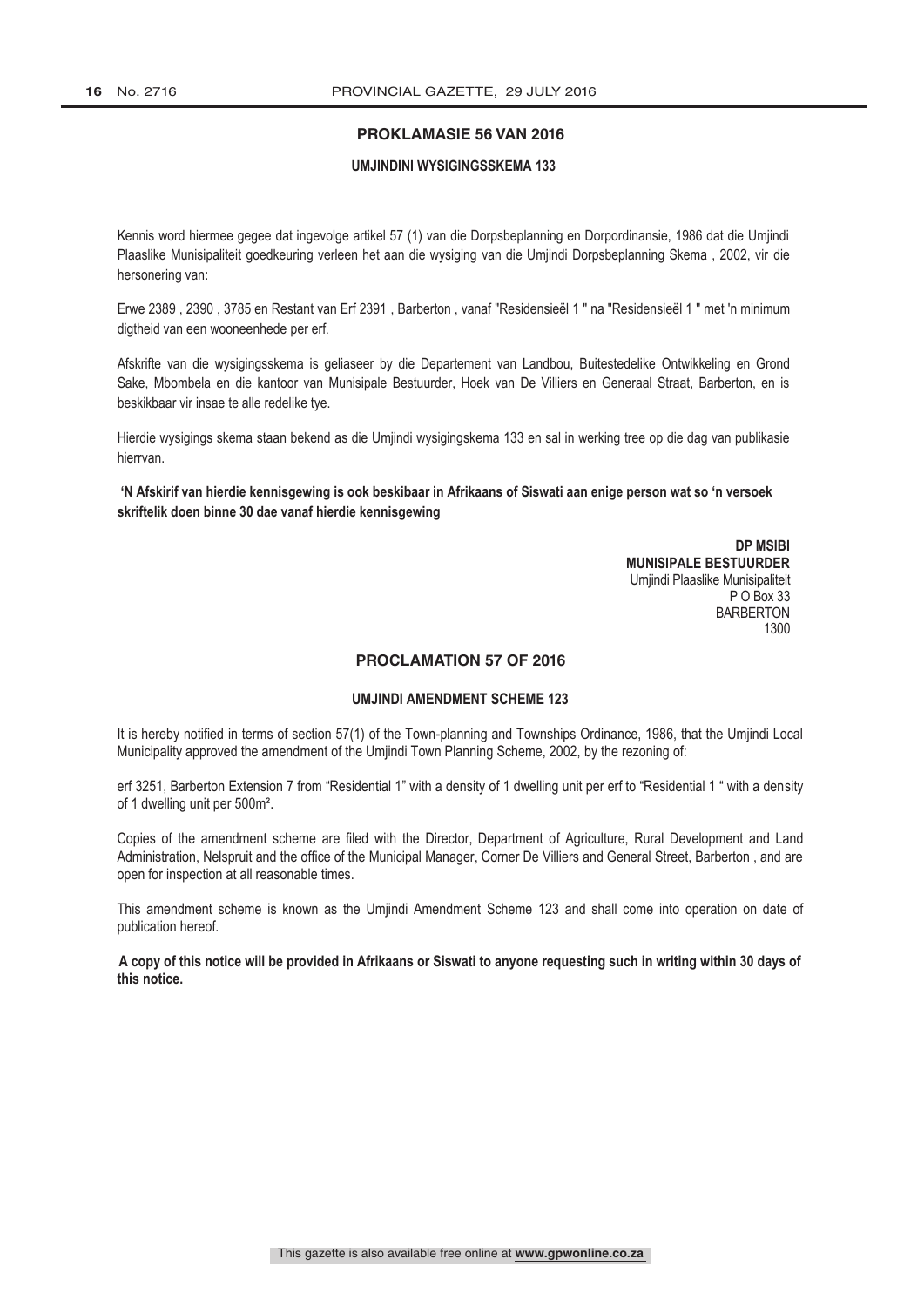#### **PROKLAMASIE 57 VAN 2016**

#### **UMJINDINI WYSIGINGSSKEMA 123**

Kennis word hiermee gegee dat ingevolge artikel 57 (1) van die Dorpsbeplanning en Dorpordinansie, 1986 dat die Umjindi Plaaslike Munisipaliteit goedkeuring verleen het aan die wysiging van die Umjindi Dorpsbeplanning Skema , 2002, vir die hersonering van:

erf 3251, Barberton Extension 7 from "Residential 1" with a density of 1 wooneenhede per erf to "Residential 1" met 'n digtheid van 1 wooneenhede per 500m².

Afskrifte van die wysigingsskema is geliaseer by die Departement van Landbou, Buitestedelike Ontwikkeling en Grond Sake, Mbombela en die kantoor van Munisipale Bestuurder, Hoek van De Villiers en Generaal Straat, Barberton, en is beskikbaar vir insae te alle redelike tye.

Hierdie wysigings skema staan bekend as die Umjindi wysigingskema 123 en sal in werking tree op die dag van publikasie hierrvan.

**'N Afskirif van hierdie kennisgewing is ook beskibaar in Afrikaans of Siswati aan enige person wat so 'n versoek skriftelik doen binne 30 dae vanaf hierdie kennisgewing** 

> **DP MSIBI MUNISIPALE BESTUURDER**  Umjindi Plaaslike Munisipaliteit P O Box 33 BARBERTON 1300

#### **PROCLAMATION 58 OF 2016**

#### **UMJINDI AMENDMENT SCHEME 116**

It is hereby notified in terms of section 57(1) of the Town-planning and Townships Ordinance, 1986, that the Umjindi Local Municipality approved the amendment of the Umjindi Town Planning Scheme, 2002, by the rezoning of:

Erf 117 "Residential 1" to "Special" for the purpose of "veterinary practice and animal clinic, places of refreshment, shops, dwelling units, dry cleaners and offices",

Copies of the amendment scheme are filed with the Director, Department of Agriculture, Rural Development and Land Administration, Nelspruit and the office of the Municipal Manager, Corner De Villiers and General Street, Barberton , and are open for inspection at all reasonable times.

This amendment scheme is known as the Umjindi Amendment Scheme 116 and shall come into operation on date of publication hereof.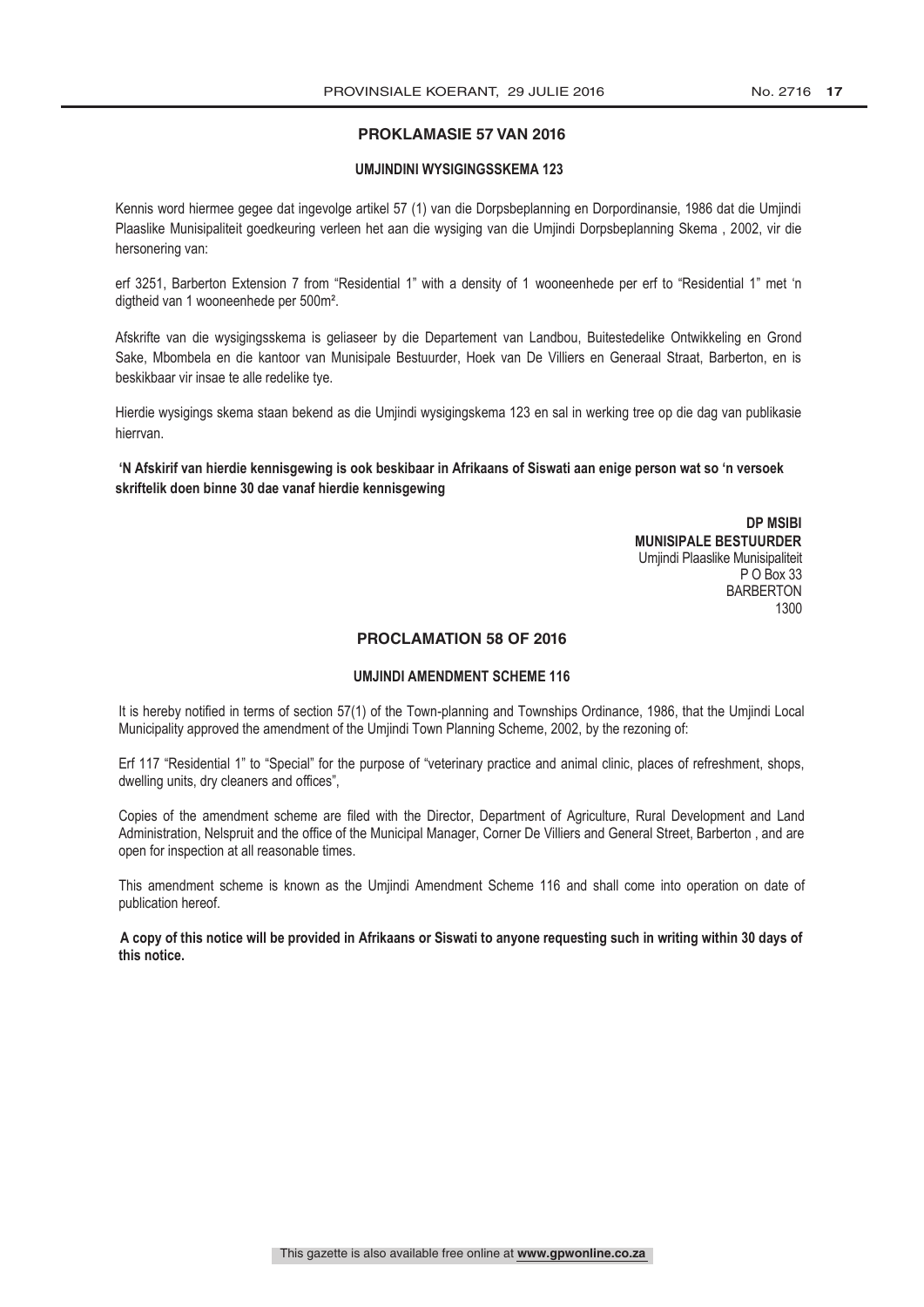#### **PROKLAMASIE 58 VAN 2016**

#### **UMJINDINI WYSIGINGSSKEMA 116**

Kennis word hiermee gegee dat ingevolge artikel 57 (1) van die Dorpsbeplanning en Dorpordinansie, 1986 dat die Umjindi Plaaslike Munisipaliteit goedkeuring verleen het aan die wysiging van die Umjindi Dorpsbeplanning Skema , 2002, vir die hersonering van:

Erf 117 "Residensieel 1" na "Spesiaal" vir die doeleindes van " veeartseny praktyk en dierekliniek , verversingsplekke , winkels , wooneenhede , droogskoonmakers en kantore "

Afskrifte van die wysigingsskema is geliaseer by die Departement van Landbou, Buitestedelike Ontwikkeling en Grond Sake, Mbombela en die kantoor van Munisipale Bestuurder, Hoek van De Villiers en Generaal Straat, Barberton, en is beskikbaar vir insae te alle redelike tye.

Hierdie wysigings skema staan bekend as die Umjindi wysigingskema 116 en sal in werking tree op die dag van publikasie hierrvan.

**'N Afskirif van hierdie kennisgewing is ook beskibaar in Afrikaans of Siswati aan enige person wat so 'n versoek skriftelik doen binne 30 dae vanaf hierdie kennisgewing**

> **DP MSIBI MUNISIPALE BESTUURDER** Umjindi Plaaslike Munisipaliteit P O Box 33 BARBERTON 1300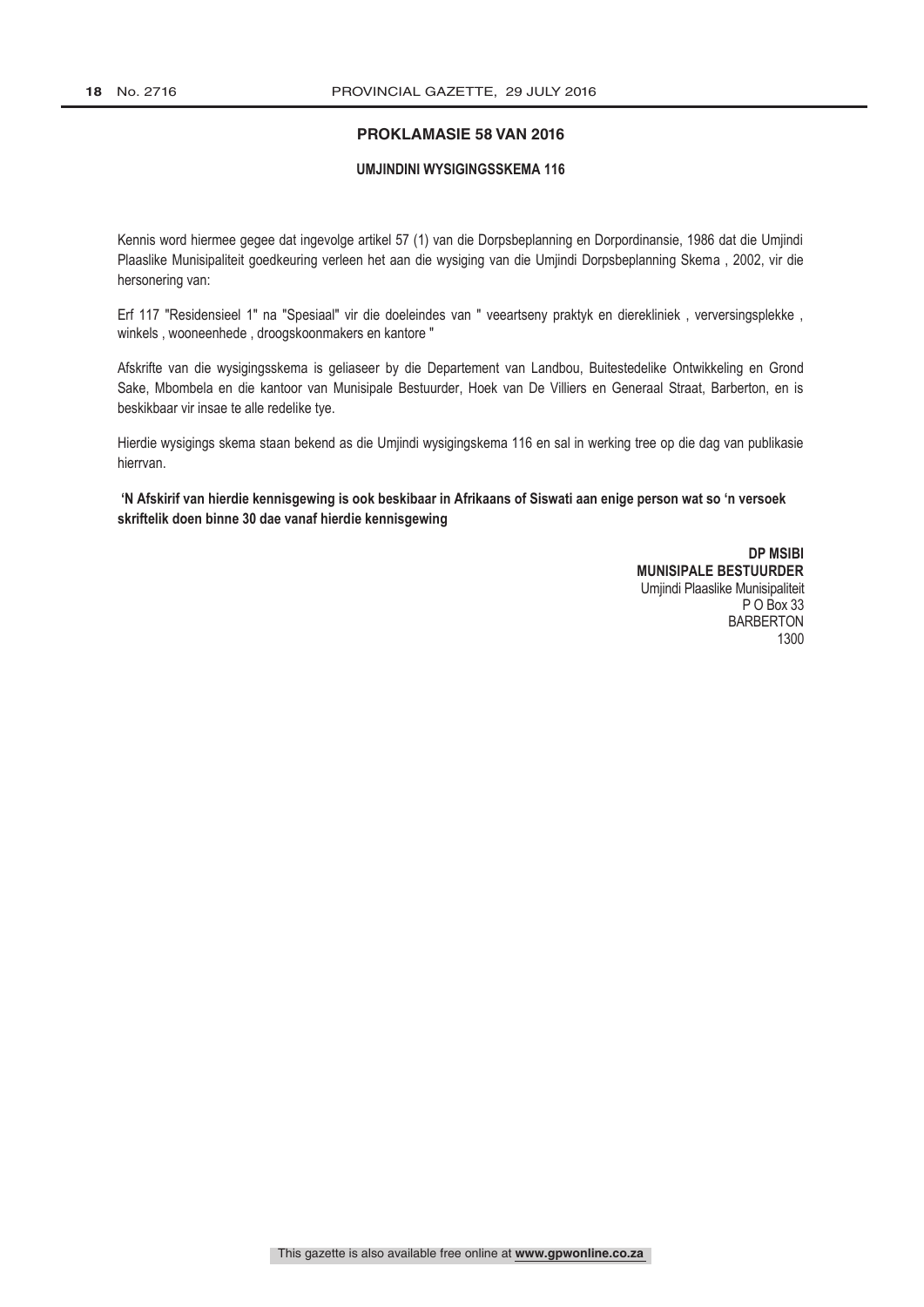## Local Authority Notices • Plaaslike Owerheids Kennisgewings

#### **LOCAL AUTHORITY NOTICE 75 OF 2016**

### **MUNICIPAL NOTICE NO.1 OF 2016**

### **EMALAHLENI LOCAL MUNICIPALITY**

#### **RESOLUTION LEVYING PROPERTY RATES FOR THE FINANCIAL YEAR 1 JULY 2016 TO 30 JUNE 2017**

Notice is hereby given in terms of Section 14 (1) and (2) of the Local Government Municipal Property Rates Act, 2004: that the Council resolved by way of council resolution number137/16 of May 2016 to levy the rates on property reflected in the schedule below with effect from  $1<sup>st</sup>$  July 2016.

| <b>CATEGORY OF PROPERTY</b>             | CENT AMOUNT IN THE RAND RATE<br>DETERMINED FOR THE RELEVANT<br><b>PROPERTY CATEGORY</b> |
|-----------------------------------------|-----------------------------------------------------------------------------------------|
| <b>RESIDENTIAL PROPERTY</b>             | 0.008778                                                                                |
| <b>BUSINESS AND COMMERCIAL PROPERTY</b> | 0.013897                                                                                |
| <b>INDUSTRIAL PROPERTY</b>              | 0.014630                                                                                |
| <b>AGRICULTURAL PROPERTY</b>            | 0.001463                                                                                |
| <b>MINING</b>                           | 0.014630                                                                                |
| PUBLIC SERVICE INFRASTRUCTURE           | 0.000000                                                                                |
| PUBLIC BENEFIT ORGANISATION             | 0.000000                                                                                |
| <b>GOVERNMENTAL PROPERTY</b>            | 0.014630                                                                                |
| <b>MUNICIPAL PROPERTY</b>               | 0.000000                                                                                |
| <b>WORSHIP</b>                          | 0.000000                                                                                |
| TOWNSHIP OWNERS ACCOUNT                 | 0.007315                                                                                |
| <b>NON URBAN LAND</b>                   | 0.001463                                                                                |
| PRIVATE ROADS                           | 0.000000                                                                                |
| <b>PUBLIC ROADS</b>                     | 0.000000                                                                                |
| <b>VACANT URBAN LAND</b>                | 0.014630                                                                                |

For 2016/17, the first R50 000 of the market value of residential property and privately developed residential property townships is not rateable.

The full market value of the properties owned by and occupied by retired persons over the age of 60 years and receiving a monthly income not exceeding R12 500 is exempted from rates.

For further details about the municipality's relief measures, please refer to the 2016/17 property rates policy which is available on the municipality's website at www.emalahleni.gov.za.